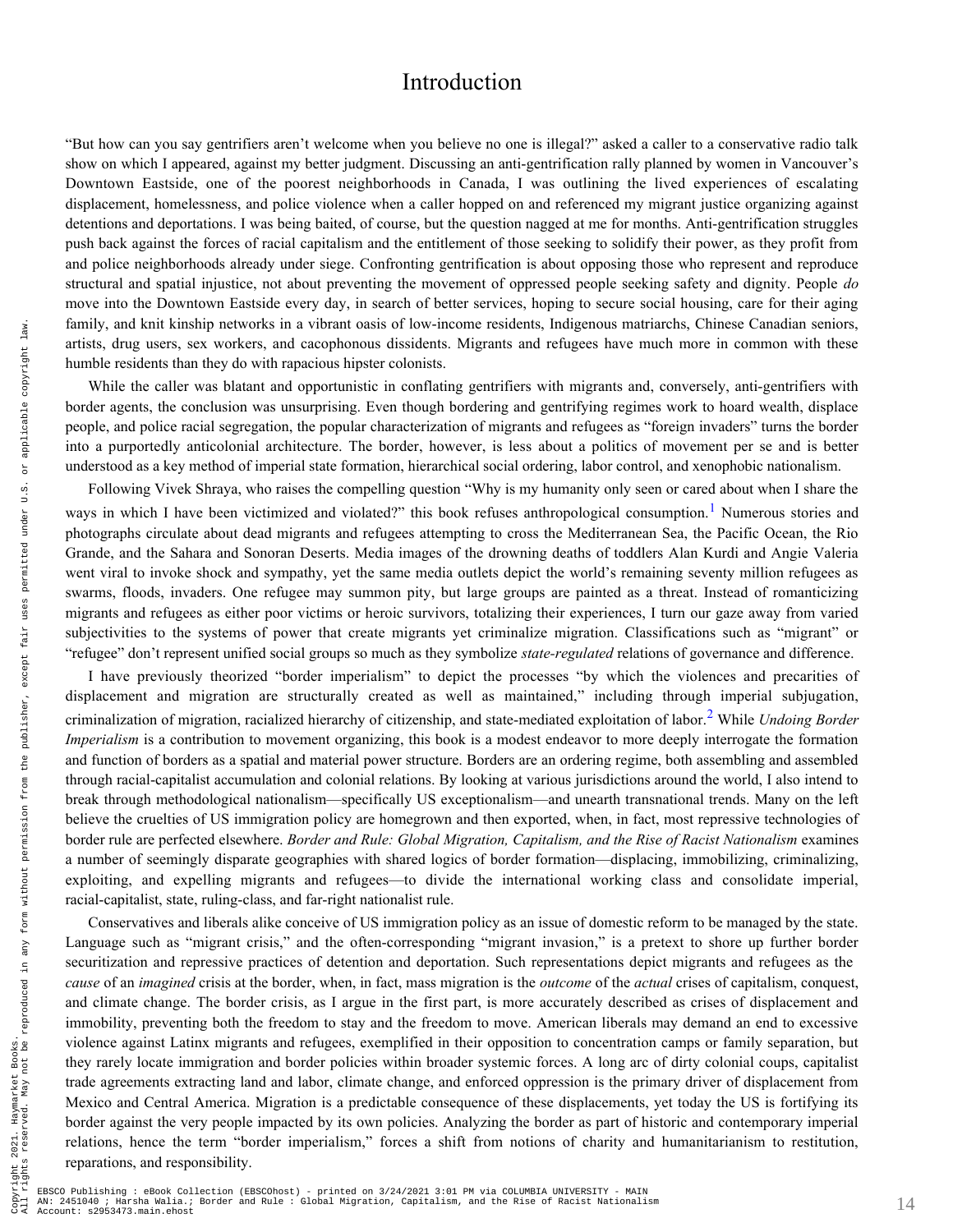From the US–Mexico border's early formation—entangled in the terrors of territorial expansion, Indigenous genocide, anti-Black enslavement, and racialized expulsion—to the more recent hemispheric war on drugs and the global war on terror, the first two chapters detail how bipartisan US immigration policy is a linchpin in synchronous domestic and global warfare. US border rule reveals seamless relations between the carceral administration of genocide and slavery at home and imperial counterinsurgency abroad, domestic neoliberal policies of welfare retrenchment and foreign policies of capitalist trade, and local and global regimes of race. This is unmistakable in the deployment of US Border Patrol Tactical Unit (BORTAC) to train border guards in Iraq and Guatemala, while engaging in SWAT-style operations to grab protestors off the streets of Portland in unmarked vehicles at the height of Black-led uprisings against police violence in 2020. This synergy between the local and global is also evident in President Donald Trump's proposal to classify all irregular, economic migrants as "enemy combatants" and incarcerate them at Guantánamo Bay.<sup>3</sup> The pattern of constructing migrants as enemy aliens emerges worldwide, examined in chapter 3. Mainstream narratives of a "global migration crisis" depict migrants as threats without implicating the crises of forced dispossession, deprivation, and displacement. Capitalist dispossession and imperialist subordination manufacture bordered regimes of export processing zones in Bangladesh, land enclosures in Mozambique, and militarized settler occupation in Palestine. Border crises are, therefore, not merely domestic issues to be managed through policy reform. They must, instead, be placed within globalized asymmetries of power—inscribed by race, caste, class, gender, sexuality, ability, and nationality—creating migration and constricting mobility.

Border panics blasted in newspaper headlines take migrant "illegality" for granted, and the criminalization of migration is the focus of part 2. Displaced people become "illegal" because of multiplying technologies acting as a wall to migration, including visa restrictions, safe third country agreements, offshore detention, deportation, interdiction, militarization of maritime space, and an empire of externalization, detailed in chapter 4. Such state restrictions force people to undertake irregular, and often fatal, migration journeys. Erik Prince, operator of the world's largest mercenary training facility and the dirty Black-water business spanning from Iraq to New Orleans, is now peddling the idea of a public–private partnership via the burgeoning border security industry to further militarize the Mediterranean, already the world's deadliest border.<sup>4</sup> While corporate elites and politicians outdo one another to see who can build the tallest wall as an edifice to xenophobic nationalism and state sovereignty, borders are actually elastic. I explain how borders function through four primary modes of governance beyond walls: exclusion, territorial diffusion, commodified inclusion, and discursive control.

Most maps do not conceptualize the shifting cartography of borders. Bordering regimes are increasingly layered with drone surveillance, interception of migrant boats, security controls, and boots on the ground far beyond territorial limits. This is illustrated by White Australia's exported geography of offshore detention, turning resource colonies into penal ones, surveyed in chapter 5, and Fortress Europe's externalization of border security across waterscapes, charted in chapter 6. US, Australian, and European subordination of Central America, Oceania, Africa, and the Middle East compels countries in these regions to accept external checkpoints, offshore detention, migration prevention campaigns, and expelled deportees as conditions of trade and aid agreements. Countries in these regions including Libya, Mali, Mexico, Nauru, Niger, Papua New Guinea, Turkey, and Sudan have become the new frontiers of border militarization. These countries are further dispossessed of their resources and their lands are now being used to build externalized infrastructures of migration control under racial imperial management. Imperialism is already a root cause of global migration, and now the management of global migration through outsourcing is also becoming a means of preserving imperial relations. Migrants and refugees, meanwhile, become bargaining chips for authoritarians like Recep Tayyip Erdoğan in Turkey and General Mohamed Hamdan Dagalo (Hemedti) in Sudan. To economic dependency, climate debt, and military domination, as theorized by movement giants like Walter Rodney and Edward Said, we can also add the soft power of immigration diplomacy as a central pillar in the maintenance of our colonial present.

We are told that immigration policy is about law and order, not racial exclusion in an allegedly post-racial society. But there is no objective fact of migrant illegality; as Catherine Dauvergne maintains, "Illegal migration is a product of migration law. Without legal prohibition, there is no illegality."<sup>5</sup> While borders are hierarchically organized and permeable for white expats, a handpicked immigrant diaspora, and the rich investor class, they form a fortress against the millions in the "deportspora," who are shut out, immobilized, and expelled.<sup>6</sup> The global turn toward deportation and detention as the central means of immigration enforcement is attendant to the rise of neoliberalism. The consolidation of spatial carcerality through prisons and borders correlates with wealth concentration, dismantling of public services, and the simultaneous manufacturing and disciplining of surplus populations. Contemporary Black-led abolitionist uprisings in response to the cold-blooded police murders of George Floyd, Breonna Taylor, Ahmaud Arbery, and countless others expose the crisis of legitimacy for the state, capitalism, and carceral regimes. Police, prisons, and borders operate through a shared logic of immobilization, containing oppressed communities under racial capitalism. Notably, the word "mob," a criminalizing vocabulary used to link large groups of poor, racialized people to social disorder, including in inner cities and at the border, derives from the word "mobility."<sup>7</sup> Even as explicitly racist prohibitions on people of certain races or national origins have been removed from most states' immigration policies in an era of alleged "color blindness," mobility continues to be restricted and contained along color, class, and caste lines. Discourses of climate security,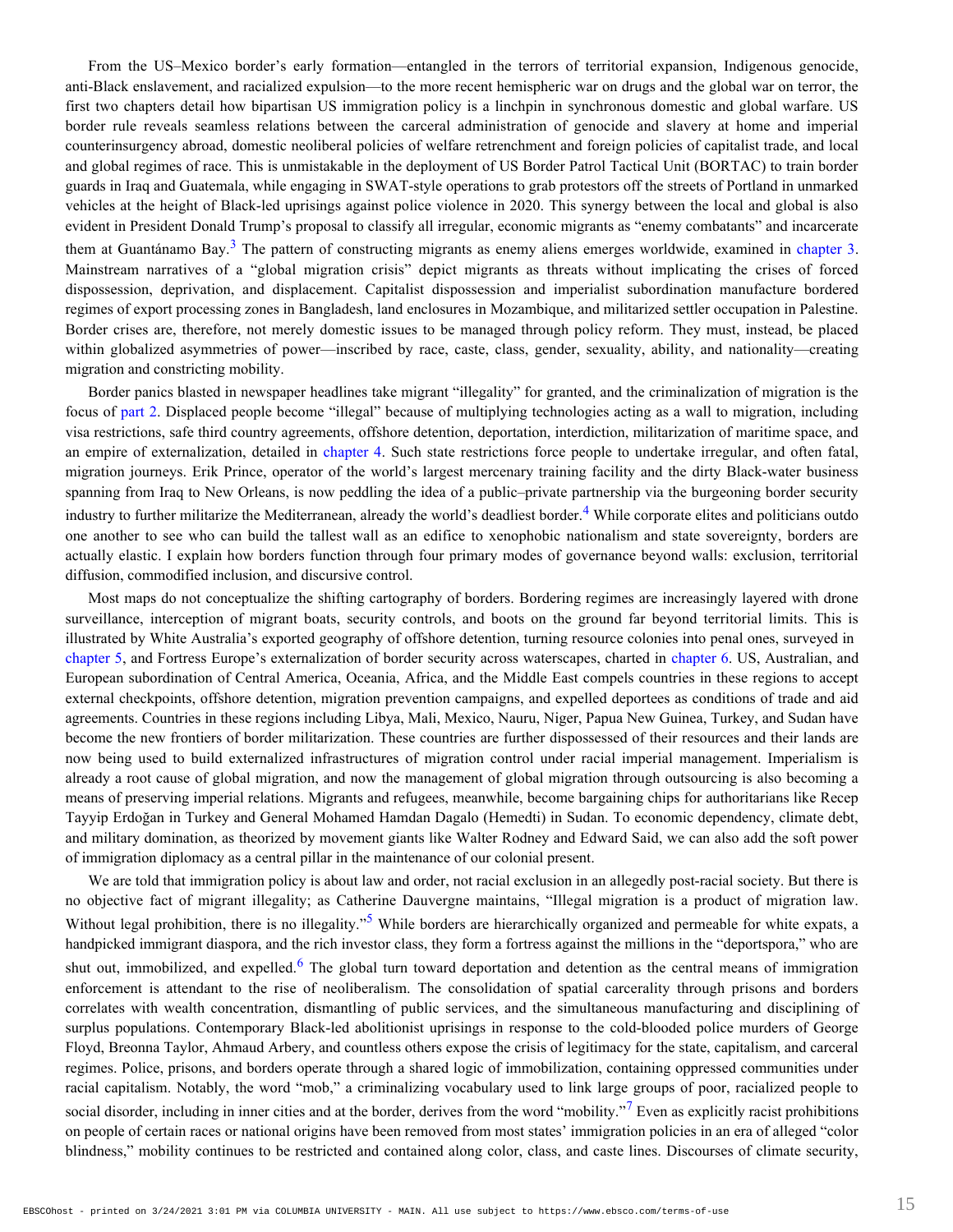which merge the climate crisis with the migration crisis to entrench eco-apartheid, escalate this immobilization. Amid apocalyptic invocations of the climate, austerity, and migration crises, European Commission president-elect Ursula von der Leyen, for example, suggested renaming the migration policy portfolio "Protecting Our European Way of Life."<sup>8</sup>

Furthermore, regardless of actual legal immigration status, racialized others are cast as cultural outsiders in shallow and essentializing multicultural discourses. Borders and the notions of belonging they engender are not simply demarcated by towering walls experienced equally by all; they rely on and reproduce racism within the spaces they establish. A vicious cycle has developed: legal routes to migration—family sponsorship, asylum claims, and permanent residency—are limited, thus increasing irregular border crossings, which in turn become a centerpiece of dog-whistle politics about "illegals" and "too many immigrants" to justify further racist migration controls. Finally, state-centric taxonomies like "unauthorized arrival" and "asylum seeker" are only possible because of a prevailing assumption of the border as a legitimate institution of governance. Even liberals arguing for more humane immigration policies presuppose the border is natural without explaining who it serves or how it functions. Nicholas De Genova probes, "If there were no borders, there would be no migration—only mobility."<sup>9</sup> Most ironic, the migration crisis is declared a *new* crisis with *Western* countries positioned as its victims, even though for four centuries nearly eighty million Europeans became settler-colonists across the Americas and Oceania, while four million indentured laborers from Asia were scattered across the globe and the transatlantic slave trade kidnapped and enslaved fifteen million Africans. Colonialism, genocide, slavery, and indentureship are not only conveniently erased as continuities of violence in current invocations of a migration crisis, but are also the *very* conditions of possibility for the West's preciously guarded imperial sovereignty.

Borders are not fixed or static lines; they are productive regimes concurrently generated by and producing social relations of dominance. In addition to migration being a consequence of empire, capitalism, climate catastrophe, and oppressive hierarchies, contemporary migration is *itself* a mode of global governance, capital accumulation, and gendered racial class formation. Radhika Mongia writes, "The very development of the nation-state occurred, in part, to control mobility along the axis of the nation/race," which we see in the early organization of passports to regulate movement within the British empire, foreshadowing the modern

state.<sup>10</sup> Contrary to common analysis, borders being simultaneously monetized and militarized—open to capital but closed to people—are not contradictory juxtapositions. The free flow of capital *requires* precarious labor, which is shaped by borders through immobility. International talk of "managed migration" and a concerted shift toward "temporary labor migration" in high-income countries unambiguously proves this requirement. Insourced labor from labor migration programs and outsourced labor in free trade zones represent flip sides of the same coin. This is a bifurcation and segmentation of the global labor force, made precarious through bordering practices.

Part 3 of the book details the function and expansion of temporary labor migration. One of the five key features of temporary labor migration programs, described in chapter 7, is the legal tying of immigration status to employment. This turns migrant workers into a state-sanctioned pool of unfree, indentured laborers. The state differentiates these workers as *migrant* laborers, whose labor power is first captured by the border and then manipulated and exploited by the employer. Impoverishment is a consequence, not a coincidence, of capitalism. Temporary labor migration is a crucial method of accumulation, helping to facilitate the holding of more than \$9.1 trillion of global wealth by 2,200 billionaires, while the world's poorest 3.8 billion people hold \$1.4 trillion.<sup>11</sup> Migrant workers are kept compliant through threats of termination and deportation, dangled in tandem as union-busting mechanisms, thus revealing the crucial connection between their migration status and precarious labor position. The commodified inclusion of migrant workers is "in a continuum with exclusion, rather than in opposition to it," as border controls channel irregular migration into temporary labor migration.<sup>12</sup>

As the current phase of advanced capitalism, neoliberal globalization facilitates the movement of capital and militaries but restricts the mobility of impoverished racialized people *unless* they agree to inclusion as migrant workers with deflated labor power and no legal or social citizenship. We must not mistake this commodified inclusion for free migration. Migrant worker programs are carceral regimes, where many workers have their identification confiscated, are held captive in their place of employment, and are traded between employers like goods. Thus, like those of undocumented and irregular migrants and refugees, the experiences of legally authorized migrant workers are foundationally organized through immobility.

Migrant worker programs shape and are shaped by racial capitalism, where land and labor are appropriated but people are disenfranchised. Coming from Mexico and Ghana, for example, indebted farmers and peasants, displaced from their own lands and livelihoods by capitalist trade liberalization, become bonded laborers for agribusinesses in the US and Italy. Because these distinctly racialized migrant workers are categorized as "foreigners," a material and ideological differentiation is produced between them and citizens. This distinction further conjoins race to the nation-state, buttresses racialized and nationalized working-class identities, and exacerbates the legally constructed and state-sanctioned vulnerability of migrant workers. Migrant workers are segregated from citizen workers in a divergent labor pool and are unable to access labor protections or public services. They typically cannot bring their families and, in the case of domestic workers, perform the gendered labor of caring for others' families while forcibly separated from their own. This gendered racism is not secondary to, but rather is constitutive of, bordering practices, especially given the connection between feminization of labor, poverty, and migration. There is nothing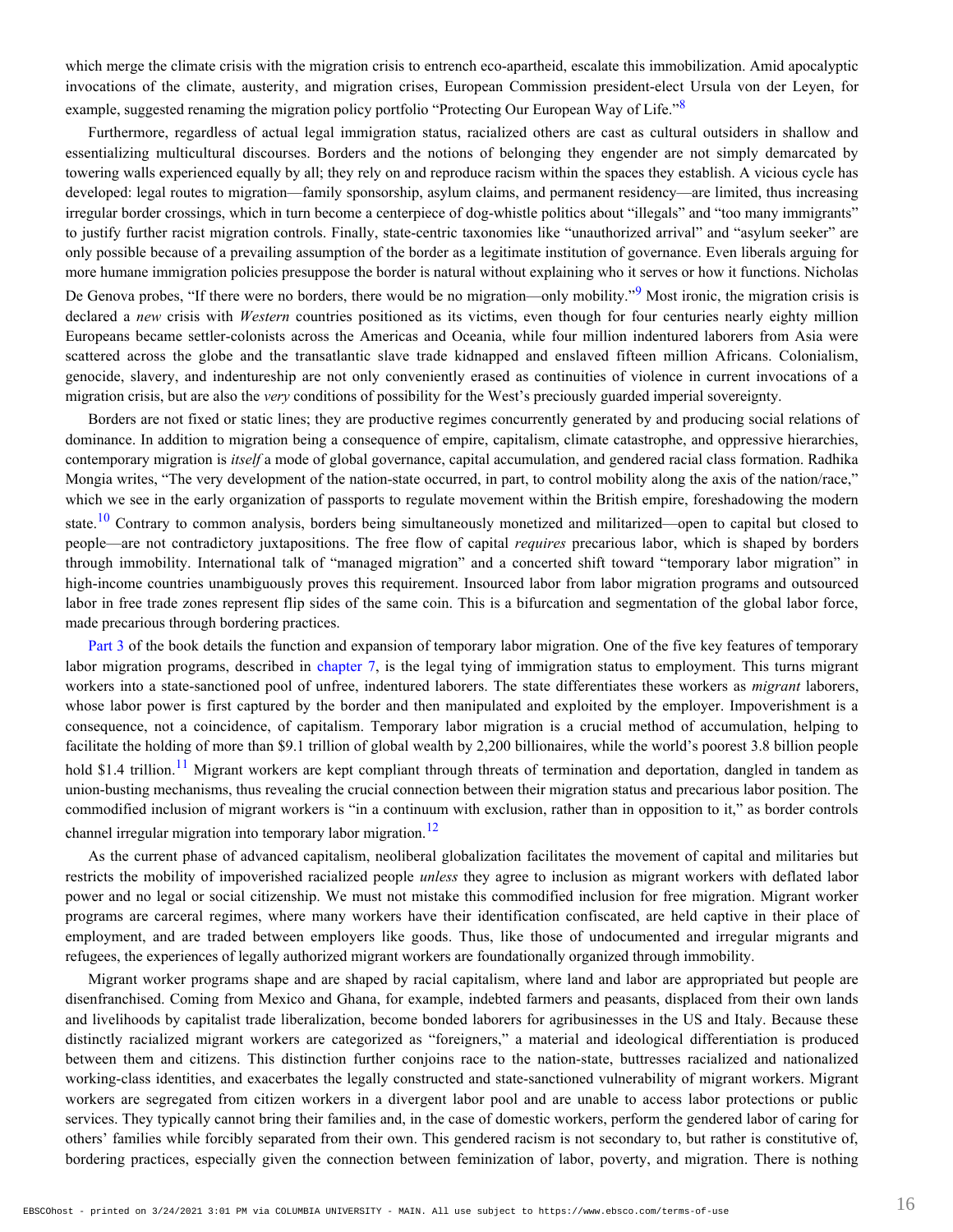inherently low-skill or low-wage about domestic work, but it is intentionally devalued by the workings of gendered racism through capitalism and bordered care chains.

While migrant workers are temporary, temporary migration is permanent. Temporary migration has become a modality central to state formation, citizenship regulation, labor segmentation within national labor markets, and segregated social ordering. I investigate the kafala system in the Gulf Cooperation Council countries in chapter 8 and the Temporary Foreign Worker Program in Canada in chapter 9. I chose these two programs because while the kafala is habitually dissected and condemned, Canada's program is labeled the "Rolls Royce" of labor migration. The far-right Alternative für Deutschland party, for instance, calls for German immigration policy to be based on the Canadian model.<sup>13</sup> Instead of using a liberal dichotomy to position one program as "modern-day slavery" and the other as a "best practice," I suggest both are perfected systems of labor discipline and racialized exclusion. The misogynist criminal charge of absconding in the Gulf countries and the ableist issue of medical deportation in Canada provide two of the most striking examples of migrant workers' commodification and expendability. Worldwide, as we witness escalating anti-immigrant xenophobia, fearmongering about racial demographic change, and panics about job losses due to austerity, border imperialism produces migrant workers as a pool of cheapened and disposable labor without disturbing the racial social order. Labor migration thus shapes the state and capital's ability to coerce labor and manage citizenship, dovetailing perfectly into racist nationalisms.

In summary, border imperialism produces mass displacement, while immobilizing migrants through oppressive technologies that prohibit and criminalize free migration, alongside policies expanding indentured migrant labor pools, all entwined in reactionary nationalisms, the focus of part 4. In chapter 10, I trace the connection between anti-immigrant racial violence and mounting right-wing racist nationalisms. Although far-right murders are often characterized as acts of "lone wolves," a coordinated network of groups and governments, especially in the US, Israel, India, the Philippines, Brazil, and across Europe, are escalating fascistic hatred against both migrants and subjugated citizens. I explore how they mobilize the interlocking ideologies of ethnonationalism, penal populism, welfare nationalism, and imperial gendered racism, operating together to solidify the relationship between the state, capitalism, and racism.

Racial citizenship is a universal motivating factor for far-right voters. Anti-migrant xenophobia is mapped onto enduring racial warfare against Indigenous, Dalit, Black, Muslim, Roma, and Latinx communities, as well as social warfare against rural peasant and urban poor communities. This architecture of racist nationalism, scaffolded by xenophobia against migrants, is most evident in the unfolding crisis of statelessness. I sketch the practices of turning already-subjugated citizens into stateless noncitizens in their own countries of birth in India, Myanmar, Dominican Republic, and the Arab Gulf region. These mass disenfranchisements maintain a hierarchical social order by ensconcing exclusionary racial citizenship and are as vital to producing racist nationalism as anti-migrant xenophobia itself.

Right-wing demagogues are making rising populist appeals about "foreigners" stealing *our* jobs, draining *our* services, ruining *our* environment, infecting *our* neighborhoods, and tainting *our* values. This rhetoric deflects responsibility from the underlying systems producing mass inequality, impoverishment, and misery by conveniently scapegoating "foreigners." Right-wing populist appeals uproot class struggle from capital accumulation and elite control and, instead, overlay it with entitled and exclusionary projections of who rightfully constitutes the nation-state. Anti-immigrant sentiments underwrite this demographic racism and supplement reactionary nationalism. This manifests in working-class struggles animated by race and nationality or eco-fascist trends in environmental movements, described in chapter 11. But right-wing nationalism—pitting whites against racialized people, migrant workers against unionized workers, refugees against citizens, the West against the rest—is a ruling-class ideology. It breaks internationalist solidarity, lowers the wage floor for all workers, and maintains extractivism and exclusion in a warming world. Right-wing nationalism purports to defend the working class but is vehemently anticommunist.

The politics of fear is a distracting cover for inequality and is a material basis for the disenfranchisement of racialized communities and exploitation of racialized workers. White supremacy within the working class is not simply misdirected rage about economic anxiety, nor is gendered racism extricable from class formation. Interpellations such as "white working class" or "national working class" exist at the expense of *all* working people, especially racialized immigrant women workers who comprise the working-class majority. Racialized women are overrepresented in the underpaid care sector, currently a front line in the struggle for a new green economy and whose value as an essential service socially reproducing life is crystal clear during the Covid-19 pandemic. Nurses, cleaners, teachers, domestic workers, grocery clerks, service workers, single mothers, and land defenders leading political struggles during the pandemic, and well before it, trenchantly assert that inequality is a product of austerity *and* also of differences made through nationality, race, gender, sexuality, and ability, which are co-constituents of class relations. As interdependent and interwoven societies, our fiercely internationalist struggle is not against "foreigners" but against any oppressors.

State responses to the global Covid-19 pandemic have blown off the lid on border and rule practices and exposed the fault lines in our societies. "Corona is the virus, capitalism is the pandemic," rings out loudly as millions of people endure devastating job losses, appallingly inadequate healthcare, collapsed social safety nets, cruel evictions and foreclosures, and fatal working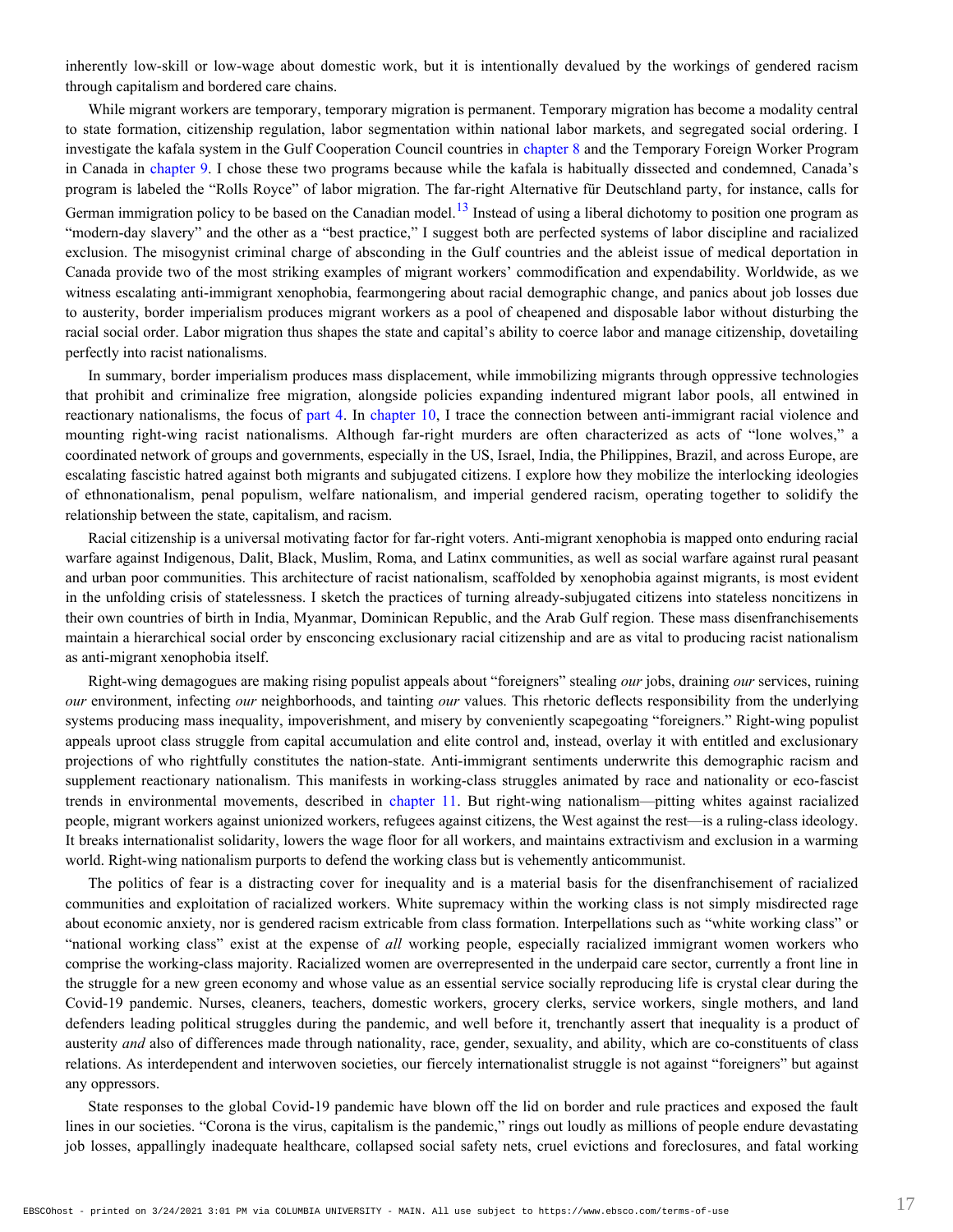conditions from grocery stores to meatpacking factories. As Whitney N. Laster Pirtle articulates, "[R]acial capitalism is a fundamental cause of the racial and socioeconomic inequities within the novel coronavirus pandemic."<sup>14</sup> While the right-wing "anti-lockdown" movement is a palpable refraction of the settler-colonial logic of frontier freedom, the most under-protected are the most overpoliced by the overlapping racial-capitalist state forces of, as Ruth Wilson Gilmore depicts it, organized abandonment alongside organized violence.<sup>15</sup> Refugees and migrants are bearing a disproportionate distribution of risk and violence. Despite no directive from the World Health Organization to do so, and in violation of the legal principle of non-refoulement forbidding states from returning a person to a country where they may face persecution, a staggering fifty-seven countries have shut their borders to people seeking safety.<sup>16</sup>

The pandemic, like every global crisis before it, provides a perfect excuse to hasten in the vision of securitized borders and usher states of emergency into permanency. The government of Malta abandoned several boats carrying refugees and migrants in the Mediterranean, claiming it was too overwhelmed by the pandemic. In one instance, Malta ignored distress calls from passengers on a boat filling up with water. Maltese officials let the boat drift for five days, during which time seven people died of dehydration and another seven people were presumed dead from drowning. Then the Maltese government clandestinely and illegally paid private vessel operators to forcibly return the boat to Libya.<sup>17</sup> Similarly, Italy blocked ships carrying refugees rescued in the Mediterranean from entering its ports, Bangladesh and Malaysia refused to dock trawlers with five hundred Rohingya refugees stranded at sea for months, and Hungary indefinitely suspended admission of all migrants and refugees along its border with Serbia by alleging a connection between the virus and "illegal immigration."<sup>18</sup>

The global health crisis also provides a pretext for further internalization of the border, with policing of the pandemic escalating the carceral containment and immobilization of migrants and refugees within states. Governments continue to incarcerate migrants and refugees in horribly overcrowded and filthy detention centers, and refugee camps and housing centers are locked down with orders imposing severe restrictions on movement. Syrian refugees in Lebanon, for example, are subjected to discriminatory restrictions, such as lengthier curfews that do not apply to Lebanese citizens, and are threatened with revocation of their identity documents for any violations.<sup>19</sup> African migrants in Guangzhou, China, are being subjected to mandatory testing, arbitrary quarantine, mass surveillance, forced evictions, and prohibitions on entering hospitals, stores, and restaurants. $20$ 

Elsewhere, police checks to enforce public health orders are a funnel for immigration enforcement, and migrants are increasingly terrified to enter highly surveilled public spaces, including when requiring access to healthcare, out of fear of being turned over to immigration authorities. In one operation in Malaysia, under the guise of preventing the spread of the virus, 586 migrants were arbitrarily rounded up and forced into immigration detention.<sup>21</sup> Homeless migrants and refugees are particularly impacted by the structural distribution of vulnerability. Unable to meaningfully shelter in place, they are among the most at risk of contracting the virus, while also subject to heavy state enforcement. More than three thousand homeless migrants and refugees on the outskirts of Paris live in overcrowded tent encampments within which physical distancing is not feasible. In March 2020, approximately seven hundred homeless migrants in the Aubervilliers encampment were evicted by police, who cited a risk to public health and enforcement of a national lockdown.<sup>22</sup> Platitudes such as "We are all in this together" are obnoxious in the face of such glaring inequality and hierarchies of rights to safety, dignity, and well-being.

While the pandemic has resulted in bans on most cross-border movement, including the essential movement of refugees seeking safety, deportation flights are violently expelling people *out* and exporting the virus to countries with weaker health and sanitation systems. In April 2020, nearly one-fifth of all known coronavirus cases in Guatemala were deportees from the US.<sup>23</sup> Meanwhile, parallel flights bringing migrant workers *in* remain a high priority for racial-capitalist state interests. Workers in the US agricultural and food industry have been categorized as an "essential" group of workers during the pandemic. Even though almost all other immigration and refugee processing has been brought to a halt, H-2A migrant farmworker visas are being churned out to maintain a steady supply of cheapened labor for food supply chains. Government officials are also seeking to reduce wage rates for migrant farmworkers in a relief measure for agribusinesses. $24$  Though the commodities migrant farmworkers produce are deemed essential, the workers themselves are underpaid and disposable, unprotected and deportable—revealing not a contradiction but rather a *central* function of border imperialist rule. Millions of migrant and undocumented workers across the country endure impoverishment and lethal work conditions in overcrowded and unsanitary farms, meatpacking plants, and grocery stores. Without valid social security numbers, many are ineligible for federal relief stimulus checks or adequate health insurance,  $\frac{25}{25}$  trapped in the American dream of choosing to sell one's labor for a wage under deadly conditions or death by unemployment and destitution. Meanwhile, the US billionaire class has experienced a wealth surge of \$434 billion during the coronavirus pandemic.<sup>26</sup>

The horrific exploitation of migrant and undocumented workers and the cruel expulsion of migrants and refugees is justified through dehumanizing far-right rhetoric scapegoating racialized bodies as "infectious" and "diseased." Trump referred to coronavirus as "the Chinese virus," ignoring the web of capitalist industrial food production extending from China to the US; he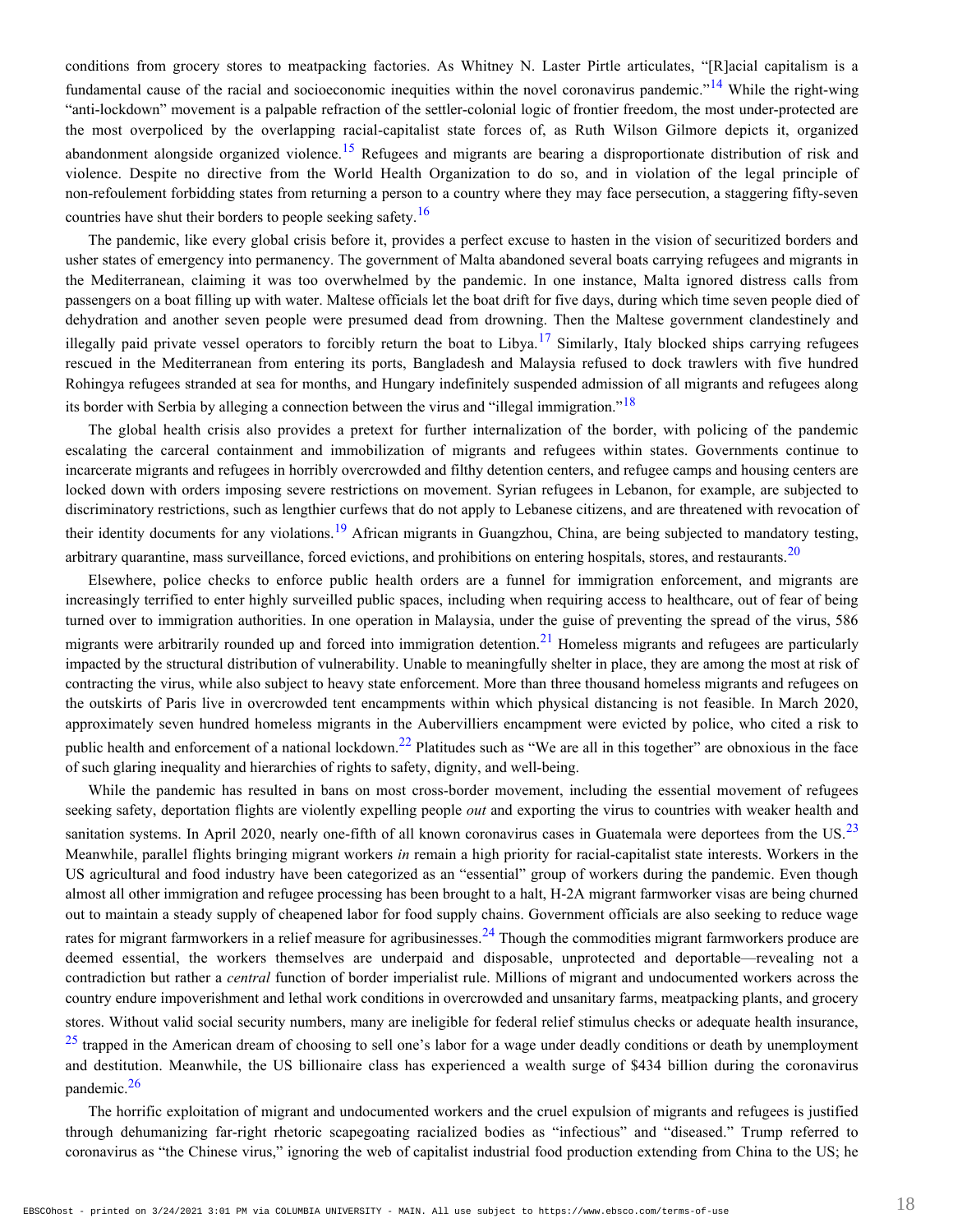also linked the need for a border wall to the threat of disease transmission from migrants.  $27$  Trump's racist fearmongering echoes a long and xenophobic history of vilifying Irish, African, and Asian people for outbreaks of cholera, Ebola, and SARS. In March 2020, the US Centers for Disease Control and Prevention issued a sweeping order suspending the entry of noncitizens from countries where an outbreak of a communicable disease exists and justifying the immediate deportation of migrants and refugees at the border on public health grounds.  $28$  Characterizing the US nation-state as a vulnerable and pure body to be protected from foreign contagions is offensive, particularly as migrants experience deadly and dangerous conditions that leave them more susceptible to contracting the virus; ahistoric, given that European settlers introduced diseases to the US and used biological warfare to commit genocide against Indigenous people; and untrue, since the initial spread of the coronavirus is more closely associated with luxury and business travel by the upper classes of rich countries than the movements of migrants and refugees.<sup>29</sup>

The spread of the novel coronavirus across borders unearths another truth: flattening the curve requires flattening all inequality. To keep any one of us safe, we must keep every single one of us safe. Yet most discussions about immigration tend to emphasize seemingly neutral and technocratic questions of quotas and legality. Liberal centrism tries to convince us the best solution to right-wing revanchism and its entanglements with anti-migrant xenophobia is a superficial antiracism, exemplified through the refrains of "racism is bad" and "hate is a virus." Liberal antiracist analysis, obsessed with superficial representation and flag-waving, purposefully fails to interrogate the material structures upending racism. Instead, we are offered the shallow politics of humanitarianism, such as "Welcome refugees," or liberal multiculturalism proclaiming "We are all from somewhere," or commodifying platitudes such as "Immigrants build our economy." Such moralizing discourses emphasize generosity toward "good" immigrants and refugees, for whom "buying power, respectability, assimilation, and nationalism are the price of welcome" into neoliberal citizenship.<sup>30</sup> People from the professional class, proximate to the dominant race and caste, cisheteronormative, and without criminal records are selected and welcomed as an act of benevolence to serve racial-capitalist political economies.

In the face of the far right's overt racism, liberal centrists defend a hollow multiculturalism, even though its essentialized framings of culture animate racial violence. Liberal multiculturalists and racist nationals share an assumption that racialized communities are "bearers of difference,"  $31$  and, as such, state multiculturalism is organized to subtend, not dismantle, racial power. Sara Ahmed explains, "Strangers are not simply those we do not recognise but those we recognise as strangers."<sup>32</sup> While liberalism may challenge negative stereotypes attributed to the "stranger," it still assumes and imbues meaning in this recognition of immigrants *as* strangers. The categorization of immigrants as strangers and outsiders, whether tolerated through commodified inclusion or marked for exclusion, consolidates racial state governance.

Our movements must refuse *both* the vicious far right and the banal liberal center. Status-quo liberalism upholding neoliberal capitalism is interwoven with right-wing nationalism inflected by class, race, caste, gender, sexuality, ability, and citizenship. Both anti-refugee xenophobia and liberal gestures of charity fail to challenge the root causes of displacement and colonial-capitalist complicity in order to maintain global asymmetries of power. Racist ethnonation-alism and liberal multiculturalism both serve to uphold racial regimes through a social organization of difference. A proclamation like "Immigrants steal our jobs," and its rejoinder, "Our economy needs immigrants" treats immigrants as commodities to be traded in capitalist markets and discarded if deemed defective. Migrant justice must not endorse categories of desirable or undesirable, expectations of gratitude or assimilation, gestures of charitable humanitarianism, tropes of migrating to modernity, the commodification of labor to benefit capital accumulation, or state borders and other carceral regimes as legitimate institutions of governance.

A prevailing assumption, even among some progressives, is that while blatant immigration restrictions are racist, *too much* immigration would "taint" cultural values and "flood" labor markets. This is apparent in the founding of Aufstehen, a German leftist organization opposed to open border policies, as well as the surge of Blue Labour during and after the 2019 UK election calling for "conservative socialism" in opposition to Jeremy Corbyn's migration platform. But borders do not protect labor; the border is a bundle of relations and mode of governance acting as a spatial fix for capital to segment labor and buffer against the retrenchment of universal social programs. Simply put, borders manufacture divisions within the international working class. Borders are exploited by the class-conscious ruling class through outsourcing and insourcing to weaken collective bargaining rights and working-class resistance to transnational capital and its austerity measures. The social, political, and economic conditions simultaneously cultivated and weaponized by the far right can only be confronted by a radical and unabashed internationalist left.

Finally, we cannot allow the state and elites to become the arbiters of migration and, in doing so, to characterize migration as a crisis while hypocritically presenting themselves as the victims *of* migrants. Ghassan Hage observes that colonial domination is necessarily shaped through imagined victimhood: "A feeling of being besieged by the very people whom one is actually colonising."<sup>33</sup> Millionaire Jason Buzi has proposed one of the most offensive solutions to the global migrant and refugee crisis, pioneering "Refugee Nation," a scheme to relocate the world's displaced people to one island state. Framed as a humanitarian gesture, Buzi argues it is "a country which any refugee, from anywhere in the world, can call home."<sup>34</sup> Buzi's ideas are vague, including building a new island in international waters or buying an island-state like Dominica, but he is certain English would be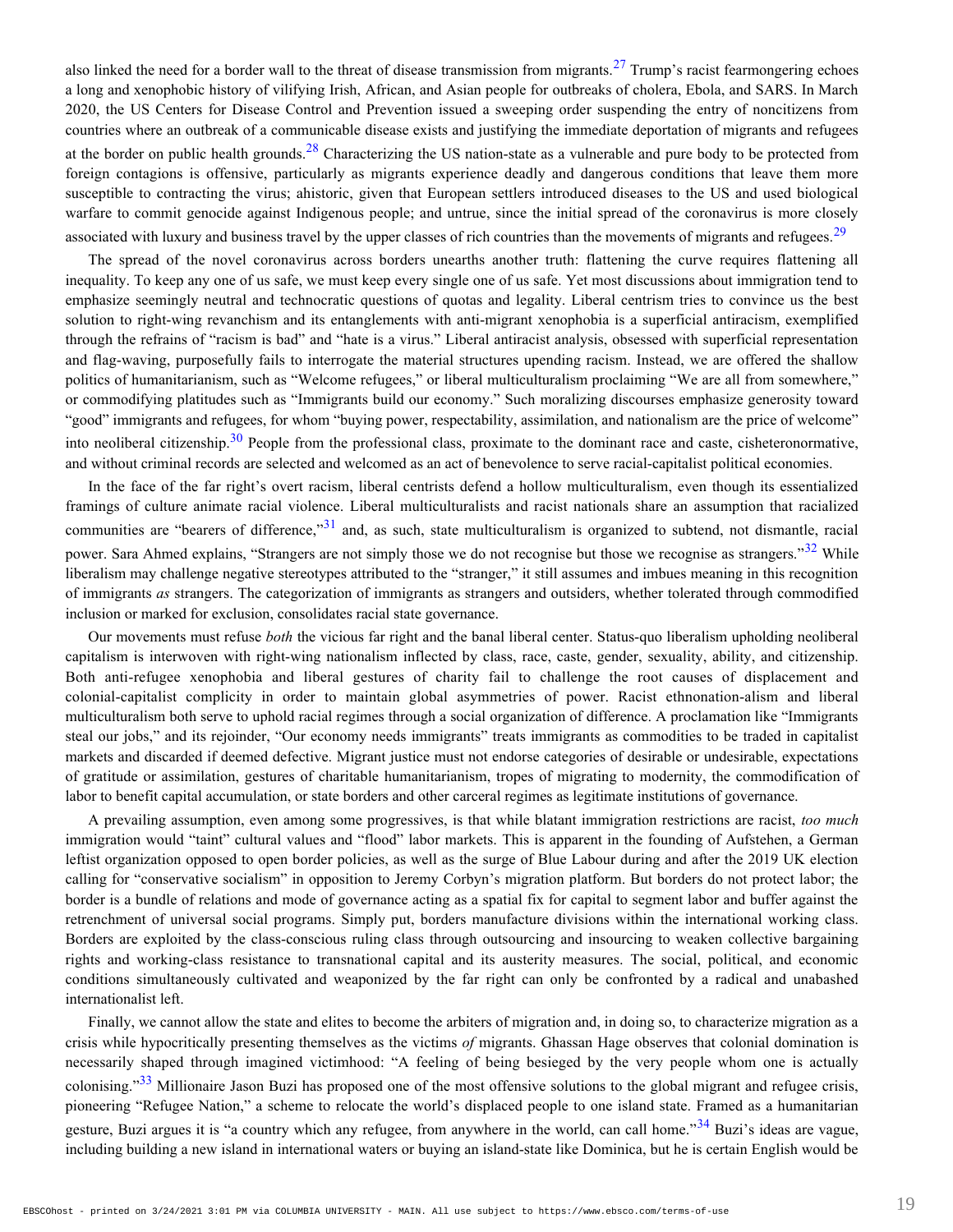the national language and everyone would be trained to work with no welfare handouts. Harry Minas correctly calls it a "hair-brained idea" and "analogous to not long ago when we used to have leper colonies."<sup>35</sup>

There are other similarly wonky ideas. A billionaire wants to buy an island from Italy or Greece on which to stash refugees away, an architect wants to build a new city-state on the Tunisian Plateau, and two academics have proposed a network called Refugia. These proposals share a desire to isolate migrants and refugees, perfect for our current system of global apartheid, where displaced people are racially ordered and segregated as superfluous, capitalist techno-solutionism pretends to solve what it has created by trading in a market of dispossessions, imperial states spuriously claim to care about refugees without sullying their own heavily guarded sovereignty, and elite humanitarianism is positioned as more pragmatic than meaningful justice.

Instead, migrants and refugees—a constitutive outside to bordering regimes whose journeys are largely an accounting of debts, reparations, and redistribution long due—must be the authorities of our own emancipatory movements. In 2018, as many as 164 land defenders were killed protecting their land from invasive industries like mining, logging, and agribusiness.<sup>36</sup> The same year, border controls killed 4,780 people worldwide.<sup>37</sup> Freedom is always in excess of capitalist economies, hierarchical orderings, and bordered sovereignties; the freedom to stay and the freedom to move are thus intertwined, and the most urgent and ethical responses to the asymmetries of power generating mass displacement and immobility today.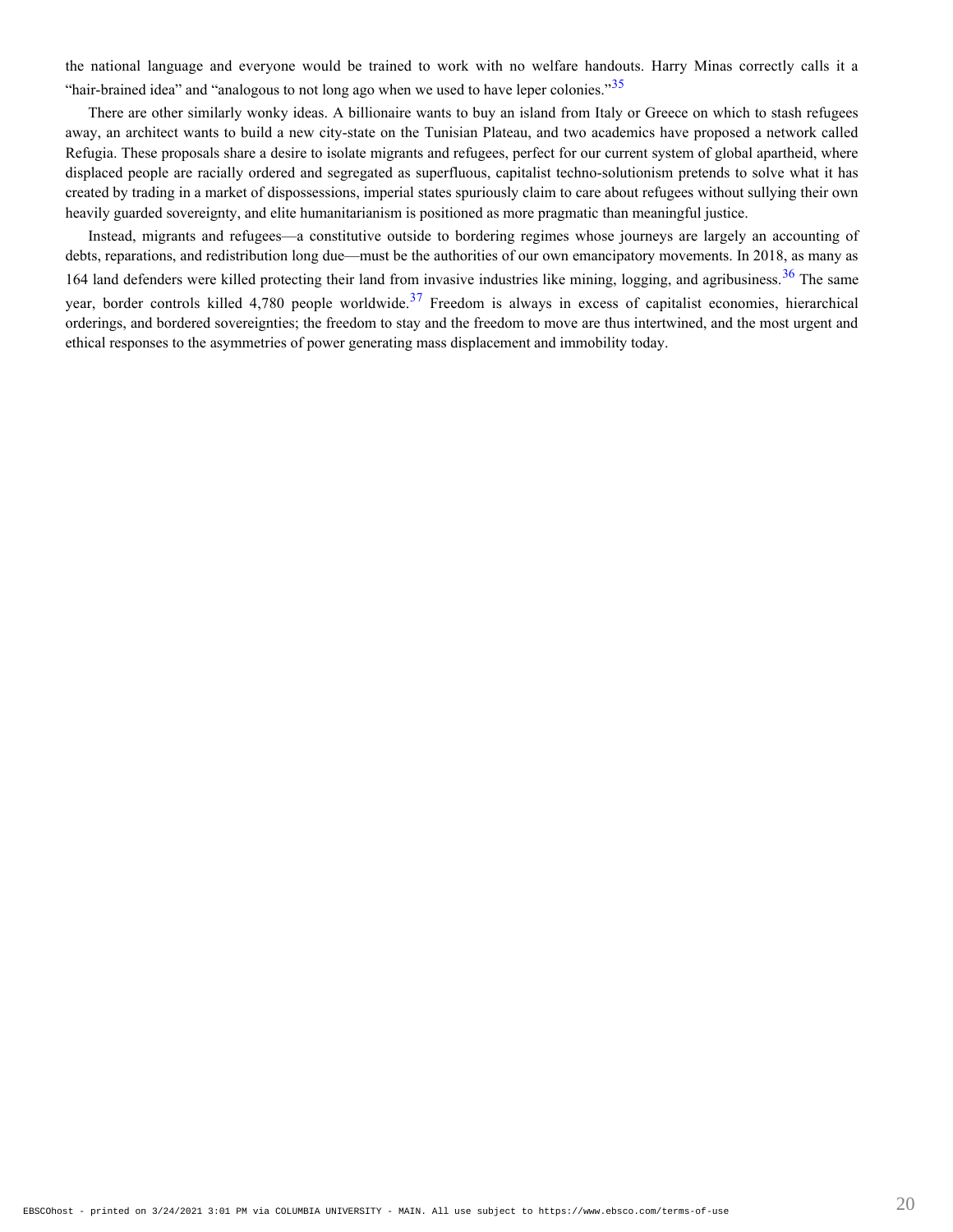## Conclusion

*The world was born yearning to be a home for everyone.*

—Eduardo Galeano, "Through the Looking Glass: Q & A with Eduardo Galeano"

Calls for nationalist protectionism against neoliberal globalization have only emboldened the far right and heightened anti-migrant xenophobia. Far-right organizations are even weaponizing resistance to fascism as a nationalist cause. In France, anti-immigration and Islamophobic forces present themselves as a new Resistance, a direct reference to forces fighting Nazi occupation. Similarly, Italian resistance to Nazi occupation is being memorialized and shaped by far-right forces in that country as a white patriotic movement—nationalist at its core—fighting *foreign* occupation. This conveniently erases the more than fifty nationalities,

including thousands of migrants in Italy, represented in the internationalist Resistance against the Nazis and Mussolini's fascism.<sup>1</sup> The anticolonial dimension of the Resistance is also omitted, as are those who fought Italian fascism in the colonies.

In the US, white nationalists deploy the trope of the "vanishing Indian" and appropriate Indigenous struggles to position themselves as victims of and defenders against an imagined migrant invasion. That white supremacists spuriously claim an affinity with Indigenous nations is a disgusting conflation of the nation-state with Indigeneity, particularly abhorrent in contexts where Indigenous people are resisting the weight of centuries of genocidal settler colonialism. Racist nationalism in the US and other colonial states is built upon Indigenous nations and tethered to coercive power, not relationships to place or land. Trump's fascination with Andrew Jackson illustrates how settler colonialism is the most violent form of far-right nationalism and stands in sharp contrast to Indigenous articulations of place, nationhood, kinship, and economies of reciprocity. Leanne Betasamosake Simpson imagines Indigenous futures as ones that "reject dispossession and settler colonialism and the violence of capitalism, heteropatriarchy, white supremacy, and anti-Blackness that maintains them." To her, "Indigenous nationhood is a radical and complete overturning of the nation-state's political formations."<sup>2</sup> In assessing anticolonial movements, Adom Getachew asserts that African, African American, and Caribbean nationalists were not primarily concerned with the building of nation-states. "Against the standard view of decolonization as a moment of nation-building," Getachew writes that Black anticolonial nationalism of this period was actually a global anticolonial "worldmaking" rooted in the principles of internationalism, nondomination, and redistribution.<sup>3</sup> Simpson and Getachew point to a vision of the future beyond state formations, which uphold social control.

Anti-migrant xenophobia, immigration enforcement, detention centers, migration controls, and border securitization are ultimately the tentacles of a much-larger ideological monster: the rule of racist, nationalist borders. I align with a leftist politics of no borders, since the borders of today are completely bound up in the violences of dispossession, accumulation, exploitation, and their imbrications with race, caste, gender, sexuality, and ability. A no borders politics is not abstract; it is grounded in the material and lived impacts of our world, scarred by warfare and warming. Like the regime of private property, borders are not simply lines marking territory; they are the product of, and produce, social relations from which we must emancipate ourselves. The borders of advanced capitalist and imperialist states, including Australia, Canada, the EU, Israel, Japan, New Zealand, and the US, demarcate a fortress hoarding 73 percent of global wealth and only 14 percent of the world's population, and passports from these regions guarantee the most mobility worldwide.<sup>4</sup>

A no borders politics is more expansive than an open borders one; it calls on us to transform the underlying social, political, and economic conditions giving rise to what we know as "the migration crisis." A meaningful no borders politics requires an end to forced displacement caused by the brutalities of conquest, the voraciousness of capital, and the wreckages of climate change. We must wage resistance to displacement and immobility in all its forms: drone warfare, military occupations, policing agencies, mass incarceration, reservations, ghettos, gentrification, capitalist trade agreements, special economic zones, sweatshops, land grabs, resource extraction, and temporary labor programs. Dismantling borders requires that we abandon capitalism, which has only given us the merciless expropriation of land and exploitation of labor. We need to urgently jettison regimes of private property, reject dispossessive forces of colonialism, forsake extractive labor markets, and abolish carceral regimes. To fully undo the rule of borders, we must also undo the apartheid racial-social organization subtending the criminalization of migration and upholding ethnonationalism as citizenship. A no borders politics, then, is a politics of refusal, a politics of revolution, and a politics of repair.

Revolutions stretch our imaginations and manifest our desires. Political struggle is a purpose and a practice. In between utopic romanticism and demobilizing fatalism—both of which foreclose the future as a process *we* generate—is our collective commitment to revolutionary struggles blossoming around us and ushering in a different world. Our profound planetary crisis has propelled groundswells of resistance to racial-capitalist, border imperialist, and far-right nationalist rule. Following a surge of